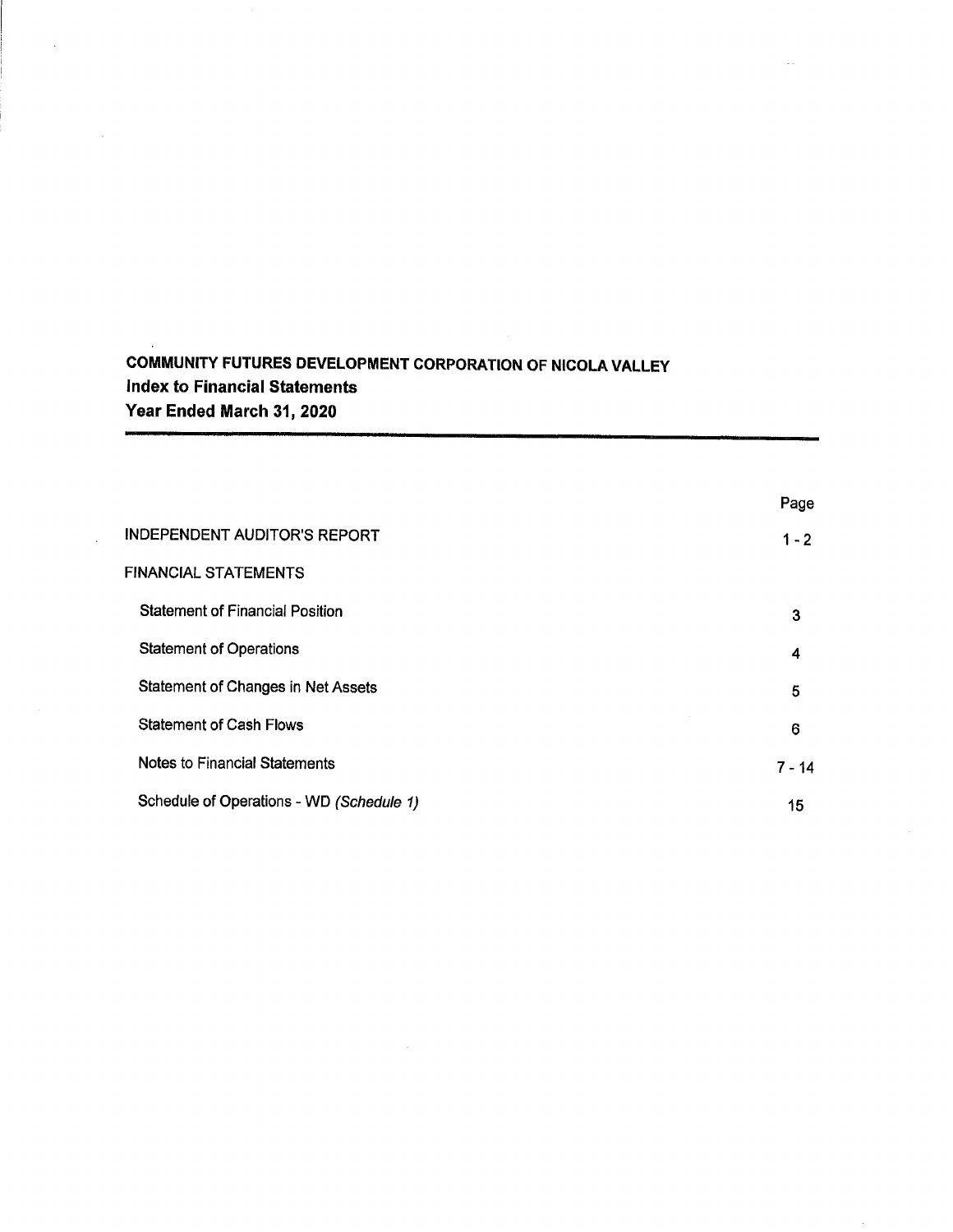# INDEPENDENT AUDITOR'S REPORT

To the Members of Community Futures Development Corporation of Nicola Valley

Report on the Financial Statements

#### **Opinion**

We have audited the financial statements of Community Futures Development Corporation of Nicola Valley (the Corporation), which comprise the statement of financial position as at March 31, 2020, and the statements of operations, changes in net assets and cash flows for the year then ended, and notes to the financial statements, including a summary of significant accounting policies.

In our opinion, the accompanying financial statements present fairly, in all material respects, the financial position of the Corporation as at March 31, 2020, and its results of operations and its cash flows for the year then ended in accordance with Canadian accounting standards for not-for-profit organizations.

#### Basis for Opinion

We conducted our audit in accordance with Canadian generally accepted auditing standards. Our responsibilities under those standards are further described in the Auditor's Responsibilities for the Audit of the Financial Statements section of our report. We are independent of the Corporation in accordance with the ethical requirements that are relevant to our audit of the financial statements in Canada, and we have fulfilled our other ethical responsibilities in accordance with these requirements. We believe that the audit evidence we have obtained is sufficient and appropriate to provide a basis for our opinion.

#### Responsibilities of Management and Those Charged with Governance for the Financial Statements

Management is responsible for the preparation and fair presentation of the financial statements in accordance with Canadian accounting standards for not-for-profit organizations, and for such internal control as management determines is necessary to enable the preparation of financial statements that are free from material misstatement, whether due to fraud or error.

In preparing the financial statements, management is responsible for assessing the Corporation's ability to continue as a going concern, disclosing, as applicable, matters relating to going concern and using the going concern basis of accounting unless management either intends to liquidate the Corporation or to cease operations, or has no realistic alternative but to do so.

Those charged with governance are responsible for overseeing the Corporation's financial reporting process.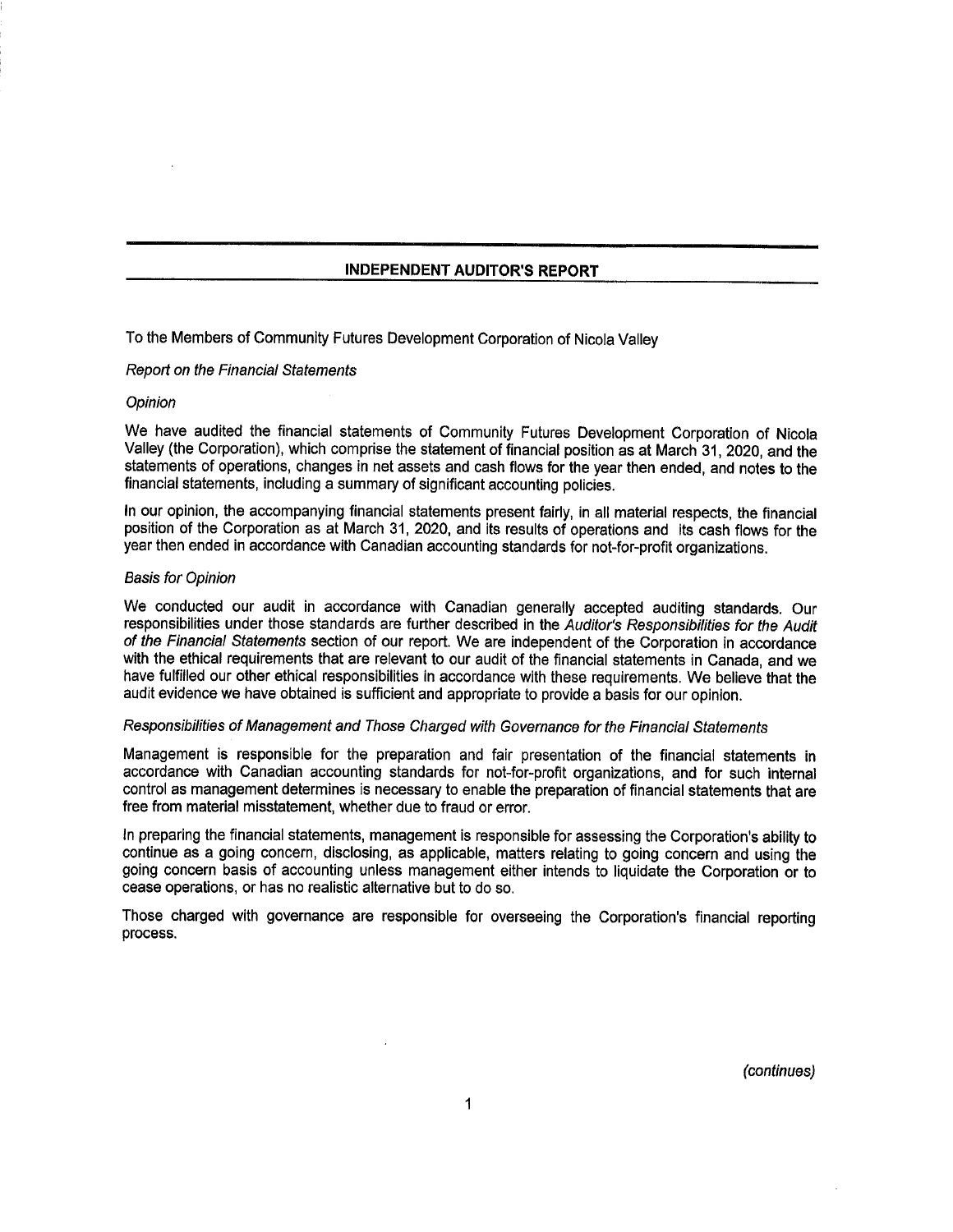Independent Auditor's Report to the Members of Community Futures Development Corporation of Nicola Valley (continued)

# Auditor's Responsibilities for the Audit of the Financial Statements

Our objectives are to obtain reasonable assurance about whether the financial statements as a whole are free from material misstatement, whether due to fraud or error, and to issue an auditor's report that includes our opinion. Reasonable assurance is a high level of assurance, but is not a guarantee that an audit conducted in accordance with Canadian generally accepted auditing standards will always detect a material misstatement when it exists. Misstatements can arise from fraud or error and are considered material if, individually or in the aggregate, they could reasonably be expected to influence the economic decisions of users taken on the basis of these financial statements. As part of an audit in accordance with Canadian generally accepted auditing standards, we exercise professional judgment and maintain professional skepticism throughout the audit. We also:

- Identify and assess the risks of material misstatement of the financial statements, whether due to fraud or error, design and perform audit procedures responsive to those risks, and obtain audit evidence that is sufficient and appropriate to provide a basis for our opinion. The risk of not detecting a material misstatement resulting from fraud is higher than for one resulting from error, as fraud may involve collusion, forgery, intentional omissions, misrepresentations, or the override of internal control.
- Obtain an understanding of internal control relevant to the audit in order to design audit procedures that are appropriate in the circumstances, but not for the purpose of expressing an opinion on the effectiveness of the Corporation's internal control.
- \* Evaluate the appropriateness of accounting policies used and the reasonableness of accounting estimates and related disclosures made by management.
- Conclude on the appropriateness of management's use of the going concern basis of accounting and, based on the audit evidence obtained, whether a material uncertainty exists related to events or conditions that may cast significant doubt on the Corporation's ability to continue as a going concern. If we conclude that a material uncertainty exists, we are required to draw attention in our auditor's report to the related disclosures in the financial statements or, if such disclosures are inadequate, to modify our opinion. Our conclusions are based on the audit evidence obtained up to the date of our auditor's report. However, future events or conditions may cause the Corporation to cease to continue as a going concern.
- Evaluate the overall presentation, structure and content of the financial statements, including the disclosures, and whether the financial statements represent the underlying transactions and events in a manner that achieves fair presentation.

We communicate with those charged with governance regarding, among other matters, the planned scope and timing of the audit and significant audit findings, including any significant deficiencies in internal control that we identify during our audit.

#### Report on Other Legal and Regulatory Requirements

As required by the British Columbia Societies Act, we report that, in our opinion, the Society's financial statements have been prepared following Canadian accounting standards for not-for-profit organizations.

WK Group LLP

West Kelowna, British Columbia<br>July 24, 2020

CHARTERED PROFESSIONAL ACCOUNTANTS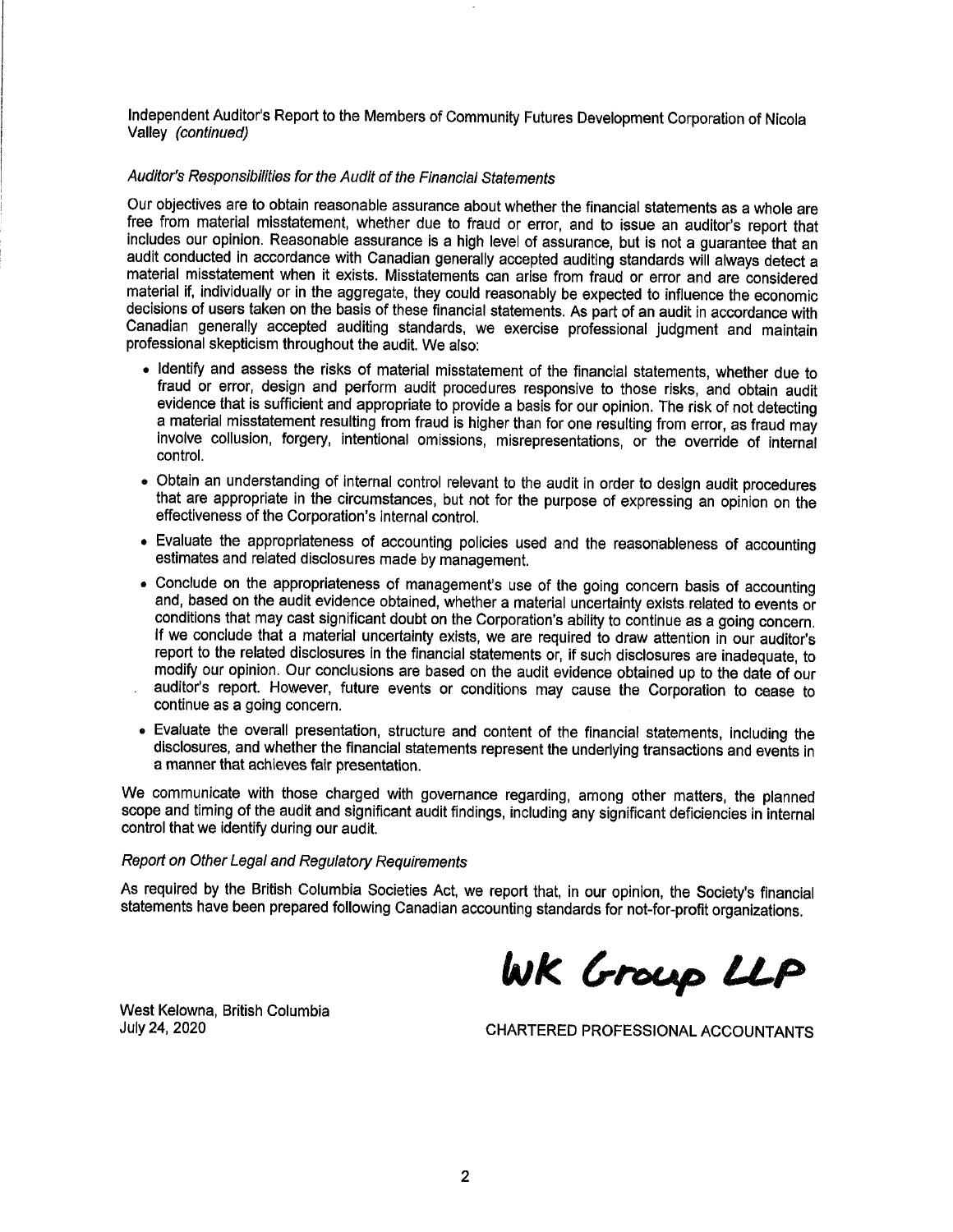#### COMMUNITY FUTURES DEVELOPMENT CORPORATION OF NICOLA VALLEY **Statement of Financial Position**

March 31, 2020

|                                                                                                                                                                  |    | Operating                   |   |                 |    |                                     |    |                         |    | Non-repayable<br>Investment<br>(WD) |    | Conditionally<br>Repayable<br>Invest (WD) |   | Conditionally<br>Repayable<br>EDP (WD) |  | Community<br><b>Business</b> |  | 2020 |  | 2019 |
|------------------------------------------------------------------------------------------------------------------------------------------------------------------|----|-----------------------------|---|-----------------|----|-------------------------------------|----|-------------------------|----|-------------------------------------|----|-------------------------------------------|---|----------------------------------------|--|------------------------------|--|------|--|------|
| <b>ASSETS</b><br><b>CURRENT</b><br>Cash                                                                                                                          | s. | 50,506                      | S | 54,868          | s  | 27,803                              | \$ | 184,380                 | £. | 179,363                             |    |                                           |   |                                        |  |                              |  |      |  |      |
| Short term investments<br>Accounts receivable (Note 4)<br>Prepaid expenses                                                                                       |    | 116,866<br>5,531<br>2,776   |   | 35              |    |                                     |    |                         |    |                                     | \$ | 496,920<br>116,866<br>5,566<br>2,776      | S | 847,898<br>140,583<br>28,967<br>2,955  |  |                              |  |      |  |      |
|                                                                                                                                                                  |    | 175,679                     |   | 54,903          |    | 27,803                              |    | 184,380                 |    | 179,363                             |    | 622.128                                   |   | 1,020,403                              |  |                              |  |      |  |      |
| PROPERTY AND EQUIPMENT (Net) (Note 5)                                                                                                                            |    | 30,441                      |   |                 |    | $\overline{\phantom{a}}$            |    | ۰                       |    |                                     |    | 30,441                                    |   | 17,661                                 |  |                              |  |      |  |      |
| LOANS RECEIVABLE (Note 6)                                                                                                                                        |    |                             |   | 483,783         |    | 341,450                             |    | 142,409                 |    | 358,596                             |    | 1,326,238                                 |   | 989.286                                |  |                              |  |      |  |      |
|                                                                                                                                                                  |    | 206,120                     | s | 538,686         | £. | 369,253                             | s  | 326,789                 | S. | 537,959                             | s  | 1,978,807                                 | s | 2,027,350                              |  |                              |  |      |  |      |
| <b>LIABILITIES AND NET ASSETS</b>                                                                                                                                |    |                             |   |                 |    |                                     |    |                         |    |                                     |    |                                           |   |                                        |  |                              |  |      |  |      |
| <b>CURRENT</b><br>Accounts payable and accrued liabilities (Note 7)<br>Deferred income (Note 8)<br>Current portion of long term debt (Note 9)<br>Interfund Ioans | \$ | 24,703<br>23,795<br>(5.804) | s | 104<br>(18,593) | \$ | 4,698                               | S  | $\blacksquare$<br>5,793 | \$ | $\overline{a}$<br>13,906            | \$ | 24,807<br>23,795                          | s | 40 591<br>23,793<br>30,000             |  |                              |  |      |  |      |
|                                                                                                                                                                  |    | 42,694                      |   | (18, 489)       |    | 4,698                               |    | 5,793                   |    | 13,906                              |    | 48,602                                    |   | 94,384                                 |  |                              |  |      |  |      |
| <b>NET ASSETS</b><br>Equity in property and equipment<br>Externally restricted (Note 10)<br>Unrestricted                                                         |    | 30,441<br>132,985           |   | 557,175         |    | 364,555<br>$\overline{\phantom{0}}$ |    | 320,996                 |    | 524,053                             |    | 30,441<br>1,766,779<br>132,985            |   | 17,661<br>1,748,157<br>167,148         |  |                              |  |      |  |      |
|                                                                                                                                                                  |    | 163,426                     |   | 557,175         |    | 364,555                             |    | 320,996                 |    | 524,053                             |    | 1,930,205                                 |   | 1,932,966                              |  |                              |  |      |  |      |
|                                                                                                                                                                  | s  | 206,120                     | s | 538,686         | s  | 369,253                             | S  | 326,789                 | S  | 537.959                             |    | 1.978.807                                 |   | 2.027.350                              |  |                              |  |      |  |      |

 $\ddot{\mathbf{3}}$ 

LEASE COMMITMENTS (Note 11) ON BEHALF OF THE BOARD

JACK POLMAR Director

See notes to financial statements

Jack Chnama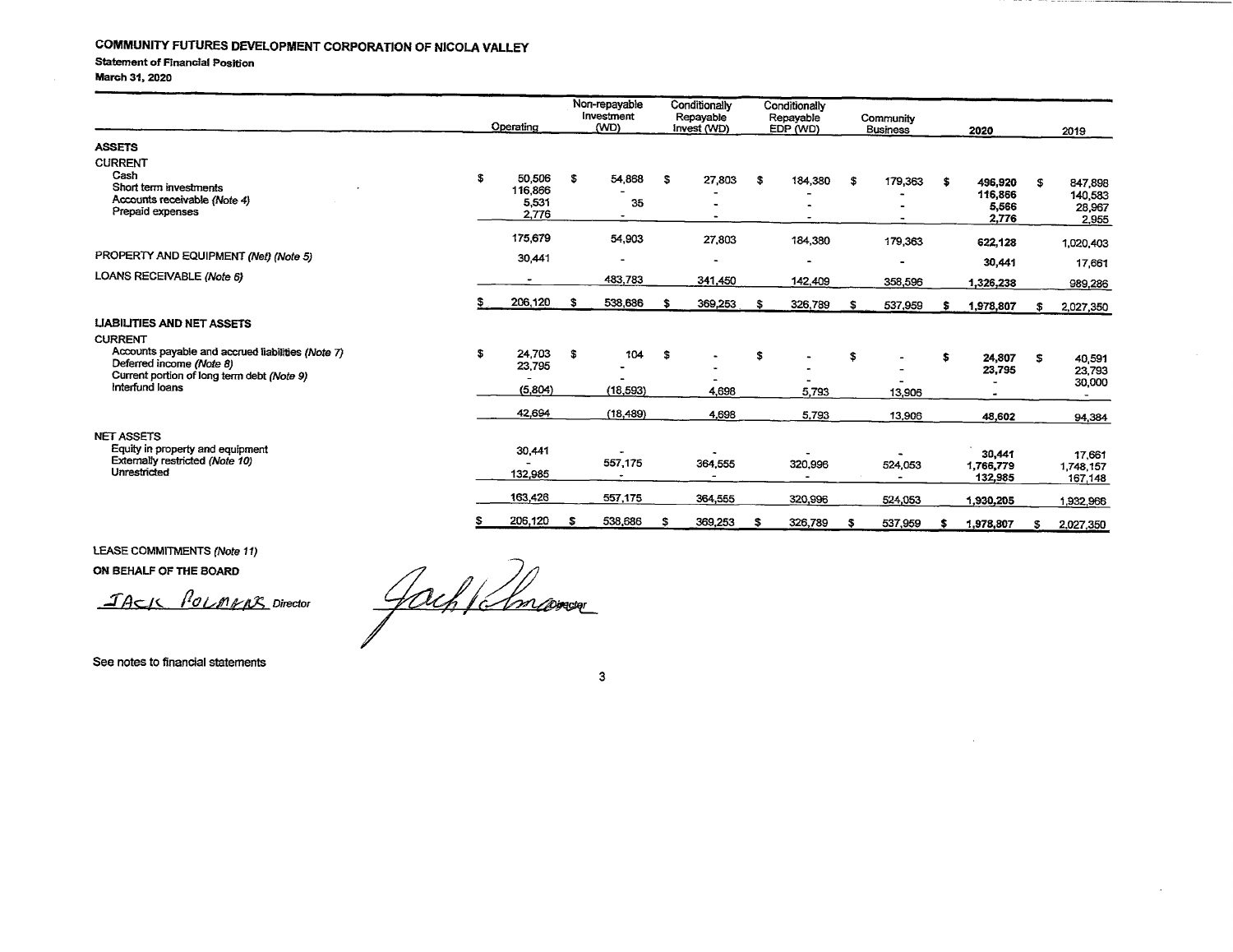#### **Statement of Operations**

Year Ended March 31, 2020

|                                                                                                                                                                                                                                                                                              | Operating                                                                                                                                    |      | Non-repayable<br>Investment<br>(WD)                      |    | Conditionally<br>Repayable<br>Invest (WD) |   | Conditionally<br>Repayable<br>EDP (WD)                                |   | Community<br><b>Business</b>                     |    | 2020                                                                                                                                                              |     | 2019                                                                                                                                                       |
|----------------------------------------------------------------------------------------------------------------------------------------------------------------------------------------------------------------------------------------------------------------------------------------------|----------------------------------------------------------------------------------------------------------------------------------------------|------|----------------------------------------------------------|----|-------------------------------------------|---|-----------------------------------------------------------------------|---|--------------------------------------------------|----|-------------------------------------------------------------------------------------------------------------------------------------------------------------------|-----|------------------------------------------------------------------------------------------------------------------------------------------------------------|
| <b>REVENUES</b><br><b>Core Operating Funds</b><br>Interest income<br>Other income<br>Recoveries<br>Program contributions                                                                                                                                                                     | \$<br>285,536<br>6,853<br>49,035<br>341,424                                                                                                  | S.   | 24,791<br>2,998<br>27,789                                | s  | 11,618<br>5,067<br>950<br>17,635          | S | $\sim$<br>7,464<br>200<br>$\blacksquare$<br>7,664                     | s | $\overline{\phantom{a}}$<br>22,493<br>3,132      | \$ | 285,536<br>73,219<br>60,432<br>950                                                                                                                                | s.  | 285,540<br>60,412<br>161,603<br>1,450<br>10,000                                                                                                            |
| <b>EXPENSES</b><br>Wages and benefits<br>Loan impairment provision<br>Projects<br>Rental<br>Office and sundry<br><b>Bad debts</b><br>Professional fees<br>Advertising and promotion<br>Telephone<br>Meetings<br>Amortization<br>Insurance<br>Training<br>Travel<br>interest and bank charges | 243,150<br>20,214<br>19,778<br>16,368<br>17,446<br>11,703<br>6,924<br>5,639<br>5,328<br>4,049<br>3,140<br>2,955<br>2,778<br>1,370<br>360,842 |      | 41,177<br>1,478<br>$\blacksquare$<br>20<br>242<br>42,917 |    | 4,441<br>71<br>4,512                      |   | $\overline{\phantom{a}}$<br>(3,272)<br>$\rightarrow$<br>41<br>(3,231) |   | 25.625<br>9,811<br>$\blacksquare$<br>82<br>9,893 |    | 420,137<br>243,150<br>52,157<br>20,214<br>19,778<br>17,846<br>17,446<br>11,703<br>6,944<br>5,639<br>5,328<br>4,049<br>3,140<br>2,955<br>2,778<br>1,806<br>414,933 |     | 519,005<br>252,793<br>(50, 106)<br>138,892<br>15,252<br>23,874<br>9,379<br>9,380<br>5,199<br>6,010<br>3,021<br>2,929<br>4,520<br>3,387<br>2.130<br>426,660 |
| EXCESS (DEFICIENCY) OF REVENUES OVER EXPENSES FROM<br><b>OPERATIONS</b><br>LOSS ON DISPOSAL OF ASSETS                                                                                                                                                                                        | (19, 418)                                                                                                                                    |      | (15, 128)                                                |    | 13,123                                    |   | 10,895                                                                |   | 15,732                                           |    | 5,204                                                                                                                                                             |     | 92,345                                                                                                                                                     |
| <b>EXCESS (DEFICIENCY) OF REVENUES OVER EXPENSES</b>                                                                                                                                                                                                                                         | (7,965)<br>(27, 383)                                                                                                                         | - \$ | $\hat{\phantom{a}}$<br>(15, 128)                         | -5 | $\overline{\phantom{a}}$<br>13,123        | S | ۰<br>10,895                                                           | S | $\blacksquare$<br>15,732                         | s  | (7, 965)<br>(2,761)                                                                                                                                               | - 3 | $\sim$<br>92,345                                                                                                                                           |

See notes to financial statements

 $\sim$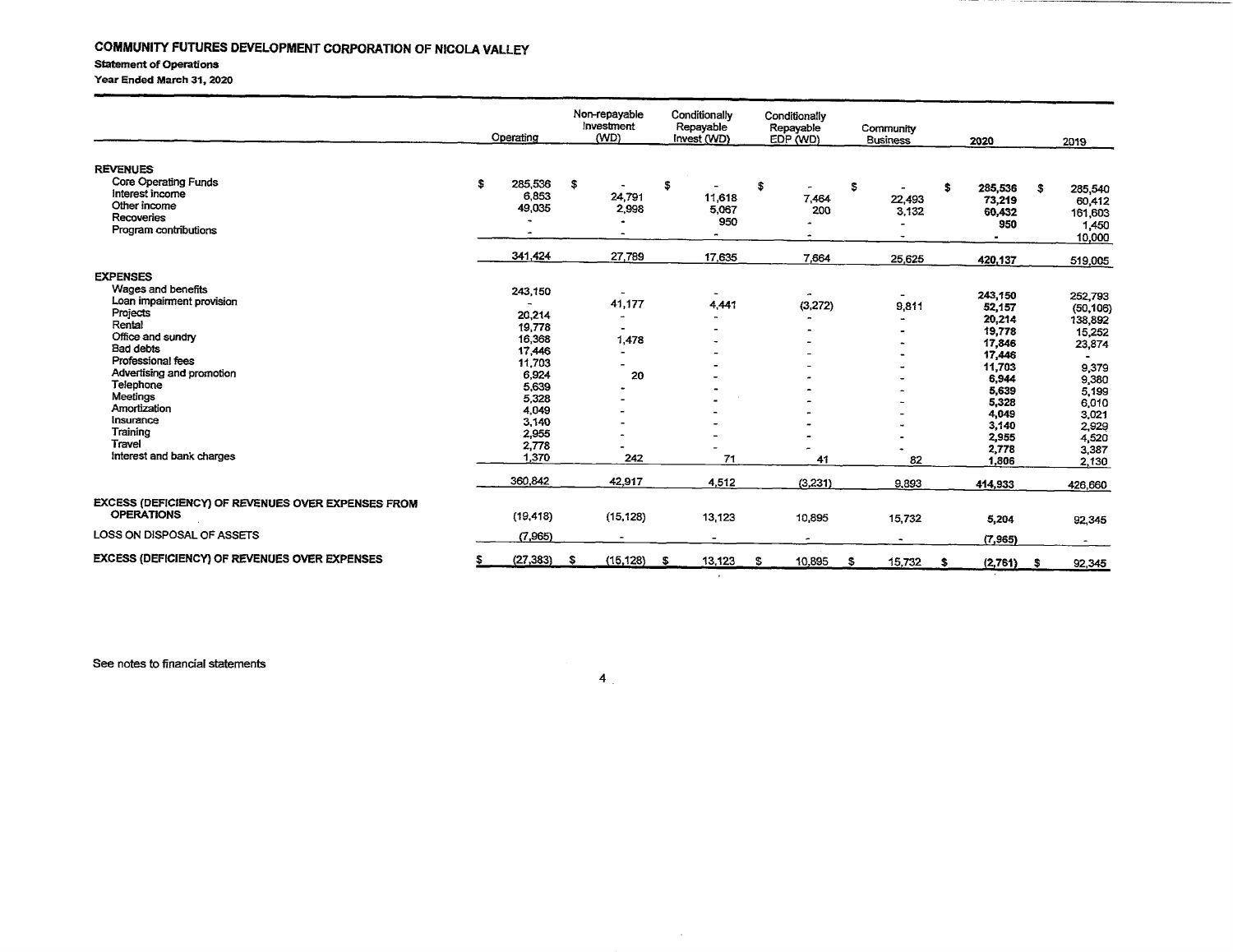# COMMUNITY FUTURES DEVELOPMENT CORPORATION OF NICOLA VALLEY Statement of Changes in Net Assets Year Ended March 31, 2020

 $\sim$ 

 $\mathcal{L}^{\text{max}}_{\text{max}}$ 

|                                       | Operating |   | Non-repayable<br>Investment<br>(WD) |   | Conditionally<br>Repayable<br>Invest (WD) | Conditionally<br>Repayable<br>EDP (WD) | Community<br><b>Business</b> | 2020      | 2019                     |
|---------------------------------------|-----------|---|-------------------------------------|---|-------------------------------------------|----------------------------------------|------------------------------|-----------|--------------------------|
| <b>NET ASSETS - BEGINNING OF YEAR</b> | 184,809   | s | 670,408                             | S | 259,327                                   | 310,101                                | 508,321                      |           |                          |
| Deficiency of revenues over expenses  | (27, 383) |   | (15, 128)                           |   | 13.123                                    |                                        |                              | 1,932,966 | 1,840,621                |
| Interest transfers                    |           |   |                                     |   |                                           | 10,895                                 | 15,732                       | (2,761)   | 92,345                   |
| Other interfund transfers             | 6,000     |   | -                                   |   | (6,000)                                   | $\overline{\phantom{0}}$               | $\overline{\phantom{a}}$     | -         | $\overline{\phantom{a}}$ |
|                                       |           |   | (98, 105)                           |   | 98,105                                    |                                        |                              |           |                          |
| NET ASSETS - END OF YEAR              | 163,426   |   | 557,175                             |   | 364,555                                   | 320,996                                | 524,053                      | 1,930,205 | 1,932,966                |

 $\sim$ 

See notes to financial statements

 $\mathcal{L}^{\mathcal{L}}$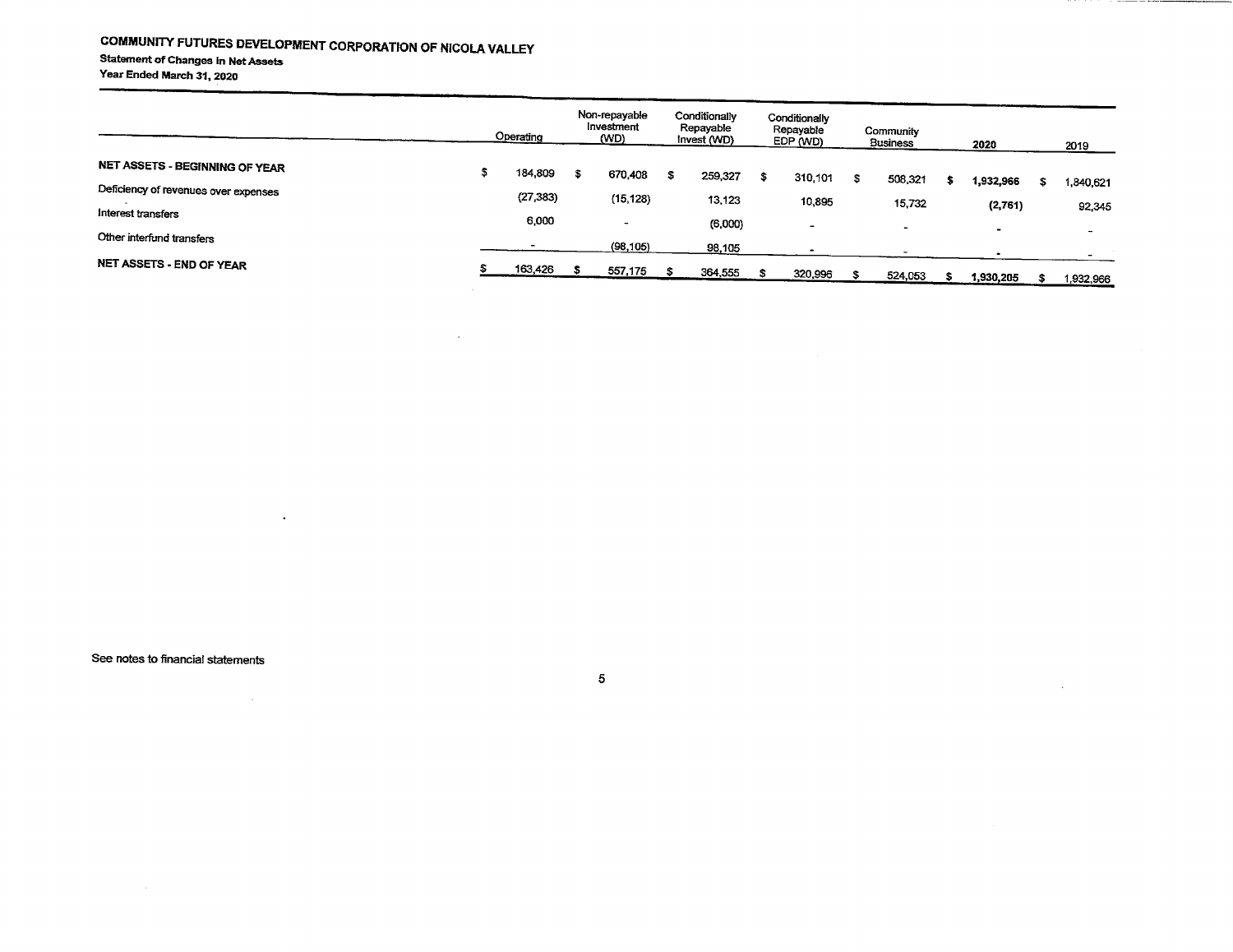#### COMMUNITY FUTURES DEVELOPMENT CORPORATION OF NICOLA VALLEY **Statement of Cash Flows** Year Ended March 31, 2020

| Excess (deficiency) of revenues over expenses<br>\$<br>(27, 383)<br>\$<br>(15, 128)<br>\$<br>13,123<br>10,895<br>\$<br>S<br>15,732<br>-\$<br>(2,761)<br>\$<br>92,345<br>Items not affecting cash:<br>Amortization<br>4,049<br>4,049<br>3,021<br>Loss on disposal of assets<br>7,965<br>7,965<br>Loan impairment provision<br>41,177<br>4,441<br>(3,272)<br>9,811<br>52,157<br>(50, 106)<br>(15,369)<br>26,049<br>17.564<br>7,623<br>25.543<br>61,410<br>45,260<br>Changes in non-cash working capital:<br>Accounts receivable (Note 4)<br>23,392<br>9<br>23,401<br>(12, 114)<br>Accounts payable and accrued liabilities<br>(10, 431)<br>(5, 352)<br>(15, 783)<br>15,593<br>Deferred income<br>19,698<br>2<br>Prepaid expenses<br>179<br>179<br>11,075<br>Interfund Ioans<br>(5,220)<br>1.695<br>669<br>1.317<br>1,539<br>$\sim$<br>7.922<br>(3,648)<br>669<br>1,317<br>1,539<br>7,799<br>34,252<br>Cash flow from (used by) operating activities<br>(7, 447)<br>22,401<br>18,233<br>8.940<br>27.082<br>69,209<br>79,512<br>Purchase of property and equipment<br>(26, 294)<br>(26, 294)<br>Proceeds on disposal of property and equipment<br>1,500<br>1,500<br>Receipt (payment) of loans receivable<br>(135, 332)<br>(169, 576)<br>11,716<br>(96, 464)<br>(389, 656)<br>(33, 875)<br>Cash flow from (used by) investing activities<br>(24, 794)<br>(135, 332)<br>(169, 576)<br>11,716<br>(96.464)<br>(414, 450)<br>(35, 338)<br>Interfund transfers<br>(98, 105)<br>98,105<br>٠<br>Interest transfer<br>6,000<br>(6,000)<br>Repayment of partnership loan<br>(29, 454)<br>(29, 454)<br>(4, 619)<br>Cash flow from (used by) financing activities<br>6.000<br>(127.559)<br>92,105<br>(29, 454)<br>(4, 619)<br>$\overline{\phantom{a}}$<br>(26, 241)<br>(240, 490)<br>(59, 238)<br>20,656<br>(69, 382)<br>(374, 695)<br>39,555<br>193,613<br>295,358<br>87.041<br>163,724<br>248,745<br>988,481<br>948.926<br>167,372<br>s<br>54,868<br>-S<br>27,803<br>\$<br>184,380<br>- 3<br>179,363<br>613,786<br>s<br>\$<br>988.481<br>Cash<br>50,506<br>s<br>54,868<br>27,803<br>\$<br>184,380<br>\$<br>s<br>179,363<br>s<br>496,920<br>s<br>847,898<br>Short term investments<br>116,866<br>116,866<br>140,583<br>167,372<br>s<br>54,868<br>27,803<br>184,380<br>s<br>\$<br>s<br>\$<br>179,363<br>613,786<br>988,481<br>£. |                                  | Operating | Non-repayable<br>Investment<br>(WD) | Conditionally<br>Repayable<br>Invest (WD) | Conditionally<br>Repayable<br>EDP (WD) | Community<br><b>Business</b> | 2020 | 2019    |
|-------------------------------------------------------------------------------------------------------------------------------------------------------------------------------------------------------------------------------------------------------------------------------------------------------------------------------------------------------------------------------------------------------------------------------------------------------------------------------------------------------------------------------------------------------------------------------------------------------------------------------------------------------------------------------------------------------------------------------------------------------------------------------------------------------------------------------------------------------------------------------------------------------------------------------------------------------------------------------------------------------------------------------------------------------------------------------------------------------------------------------------------------------------------------------------------------------------------------------------------------------------------------------------------------------------------------------------------------------------------------------------------------------------------------------------------------------------------------------------------------------------------------------------------------------------------------------------------------------------------------------------------------------------------------------------------------------------------------------------------------------------------------------------------------------------------------------------------------------------------------------------------------------------------------------------------------------------------------------------------------------------------------------------------------------------------------------------------------------------------------------------------------------------------------------------------------------------------------------------------------------------------------------------------------------------------|----------------------------------|-----------|-------------------------------------|-------------------------------------------|----------------------------------------|------------------------------|------|---------|
|                                                                                                                                                                                                                                                                                                                                                                                                                                                                                                                                                                                                                                                                                                                                                                                                                                                                                                                                                                                                                                                                                                                                                                                                                                                                                                                                                                                                                                                                                                                                                                                                                                                                                                                                                                                                                                                                                                                                                                                                                                                                                                                                                                                                                                                                                                                   | <b>OPERATING ACTIVITIES</b>      |           |                                     |                                           |                                        |                              |      |         |
|                                                                                                                                                                                                                                                                                                                                                                                                                                                                                                                                                                                                                                                                                                                                                                                                                                                                                                                                                                                                                                                                                                                                                                                                                                                                                                                                                                                                                                                                                                                                                                                                                                                                                                                                                                                                                                                                                                                                                                                                                                                                                                                                                                                                                                                                                                                   |                                  |           |                                     |                                           |                                        |                              |      |         |
|                                                                                                                                                                                                                                                                                                                                                                                                                                                                                                                                                                                                                                                                                                                                                                                                                                                                                                                                                                                                                                                                                                                                                                                                                                                                                                                                                                                                                                                                                                                                                                                                                                                                                                                                                                                                                                                                                                                                                                                                                                                                                                                                                                                                                                                                                                                   |                                  |           |                                     |                                           |                                        |                              |      |         |
|                                                                                                                                                                                                                                                                                                                                                                                                                                                                                                                                                                                                                                                                                                                                                                                                                                                                                                                                                                                                                                                                                                                                                                                                                                                                                                                                                                                                                                                                                                                                                                                                                                                                                                                                                                                                                                                                                                                                                                                                                                                                                                                                                                                                                                                                                                                   |                                  |           |                                     |                                           |                                        |                              |      |         |
|                                                                                                                                                                                                                                                                                                                                                                                                                                                                                                                                                                                                                                                                                                                                                                                                                                                                                                                                                                                                                                                                                                                                                                                                                                                                                                                                                                                                                                                                                                                                                                                                                                                                                                                                                                                                                                                                                                                                                                                                                                                                                                                                                                                                                                                                                                                   |                                  |           |                                     |                                           |                                        |                              |      |         |
|                                                                                                                                                                                                                                                                                                                                                                                                                                                                                                                                                                                                                                                                                                                                                                                                                                                                                                                                                                                                                                                                                                                                                                                                                                                                                                                                                                                                                                                                                                                                                                                                                                                                                                                                                                                                                                                                                                                                                                                                                                                                                                                                                                                                                                                                                                                   |                                  |           |                                     |                                           |                                        |                              |      |         |
|                                                                                                                                                                                                                                                                                                                                                                                                                                                                                                                                                                                                                                                                                                                                                                                                                                                                                                                                                                                                                                                                                                                                                                                                                                                                                                                                                                                                                                                                                                                                                                                                                                                                                                                                                                                                                                                                                                                                                                                                                                                                                                                                                                                                                                                                                                                   |                                  |           |                                     |                                           |                                        |                              |      |         |
|                                                                                                                                                                                                                                                                                                                                                                                                                                                                                                                                                                                                                                                                                                                                                                                                                                                                                                                                                                                                                                                                                                                                                                                                                                                                                                                                                                                                                                                                                                                                                                                                                                                                                                                                                                                                                                                                                                                                                                                                                                                                                                                                                                                                                                                                                                                   |                                  |           |                                     |                                           |                                        |                              |      |         |
|                                                                                                                                                                                                                                                                                                                                                                                                                                                                                                                                                                                                                                                                                                                                                                                                                                                                                                                                                                                                                                                                                                                                                                                                                                                                                                                                                                                                                                                                                                                                                                                                                                                                                                                                                                                                                                                                                                                                                                                                                                                                                                                                                                                                                                                                                                                   |                                  |           |                                     |                                           |                                        |                              |      |         |
|                                                                                                                                                                                                                                                                                                                                                                                                                                                                                                                                                                                                                                                                                                                                                                                                                                                                                                                                                                                                                                                                                                                                                                                                                                                                                                                                                                                                                                                                                                                                                                                                                                                                                                                                                                                                                                                                                                                                                                                                                                                                                                                                                                                                                                                                                                                   |                                  |           |                                     |                                           |                                        |                              |      |         |
|                                                                                                                                                                                                                                                                                                                                                                                                                                                                                                                                                                                                                                                                                                                                                                                                                                                                                                                                                                                                                                                                                                                                                                                                                                                                                                                                                                                                                                                                                                                                                                                                                                                                                                                                                                                                                                                                                                                                                                                                                                                                                                                                                                                                                                                                                                                   |                                  |           |                                     |                                           |                                        |                              |      |         |
|                                                                                                                                                                                                                                                                                                                                                                                                                                                                                                                                                                                                                                                                                                                                                                                                                                                                                                                                                                                                                                                                                                                                                                                                                                                                                                                                                                                                                                                                                                                                                                                                                                                                                                                                                                                                                                                                                                                                                                                                                                                                                                                                                                                                                                                                                                                   |                                  |           |                                     |                                           |                                        |                              |      |         |
|                                                                                                                                                                                                                                                                                                                                                                                                                                                                                                                                                                                                                                                                                                                                                                                                                                                                                                                                                                                                                                                                                                                                                                                                                                                                                                                                                                                                                                                                                                                                                                                                                                                                                                                                                                                                                                                                                                                                                                                                                                                                                                                                                                                                                                                                                                                   | <b>INVESTING ACTIVITIES</b>      |           |                                     |                                           |                                        |                              |      | (1,463) |
|                                                                                                                                                                                                                                                                                                                                                                                                                                                                                                                                                                                                                                                                                                                                                                                                                                                                                                                                                                                                                                                                                                                                                                                                                                                                                                                                                                                                                                                                                                                                                                                                                                                                                                                                                                                                                                                                                                                                                                                                                                                                                                                                                                                                                                                                                                                   |                                  |           |                                     |                                           |                                        |                              |      |         |
|                                                                                                                                                                                                                                                                                                                                                                                                                                                                                                                                                                                                                                                                                                                                                                                                                                                                                                                                                                                                                                                                                                                                                                                                                                                                                                                                                                                                                                                                                                                                                                                                                                                                                                                                                                                                                                                                                                                                                                                                                                                                                                                                                                                                                                                                                                                   | <b>FINANCING ACTIVITIES</b>      |           |                                     |                                           |                                        |                              |      |         |
|                                                                                                                                                                                                                                                                                                                                                                                                                                                                                                                                                                                                                                                                                                                                                                                                                                                                                                                                                                                                                                                                                                                                                                                                                                                                                                                                                                                                                                                                                                                                                                                                                                                                                                                                                                                                                                                                                                                                                                                                                                                                                                                                                                                                                                                                                                                   |                                  |           |                                     |                                           |                                        |                              |      |         |
|                                                                                                                                                                                                                                                                                                                                                                                                                                                                                                                                                                                                                                                                                                                                                                                                                                                                                                                                                                                                                                                                                                                                                                                                                                                                                                                                                                                                                                                                                                                                                                                                                                                                                                                                                                                                                                                                                                                                                                                                                                                                                                                                                                                                                                                                                                                   | INCREASE (DECREASE) IN CASH FLOW |           |                                     |                                           |                                        |                              |      |         |
|                                                                                                                                                                                                                                                                                                                                                                                                                                                                                                                                                                                                                                                                                                                                                                                                                                                                                                                                                                                                                                                                                                                                                                                                                                                                                                                                                                                                                                                                                                                                                                                                                                                                                                                                                                                                                                                                                                                                                                                                                                                                                                                                                                                                                                                                                                                   | Cash - beginning of year         |           |                                     |                                           |                                        |                              |      |         |
|                                                                                                                                                                                                                                                                                                                                                                                                                                                                                                                                                                                                                                                                                                                                                                                                                                                                                                                                                                                                                                                                                                                                                                                                                                                                                                                                                                                                                                                                                                                                                                                                                                                                                                                                                                                                                                                                                                                                                                                                                                                                                                                                                                                                                                                                                                                   | <b>CASH - END OF YEAR</b>        |           |                                     |                                           |                                        |                              |      |         |
|                                                                                                                                                                                                                                                                                                                                                                                                                                                                                                                                                                                                                                                                                                                                                                                                                                                                                                                                                                                                                                                                                                                                                                                                                                                                                                                                                                                                                                                                                                                                                                                                                                                                                                                                                                                                                                                                                                                                                                                                                                                                                                                                                                                                                                                                                                                   | <b>CASH CONSISTS OF:</b>         |           |                                     |                                           |                                        |                              |      |         |
|                                                                                                                                                                                                                                                                                                                                                                                                                                                                                                                                                                                                                                                                                                                                                                                                                                                                                                                                                                                                                                                                                                                                                                                                                                                                                                                                                                                                                                                                                                                                                                                                                                                                                                                                                                                                                                                                                                                                                                                                                                                                                                                                                                                                                                                                                                                   |                                  |           |                                     |                                           |                                        |                              |      |         |
|                                                                                                                                                                                                                                                                                                                                                                                                                                                                                                                                                                                                                                                                                                                                                                                                                                                                                                                                                                                                                                                                                                                                                                                                                                                                                                                                                                                                                                                                                                                                                                                                                                                                                                                                                                                                                                                                                                                                                                                                                                                                                                                                                                                                                                                                                                                   |                                  |           |                                     |                                           |                                        |                              |      |         |

See notes to financial statements

 $\,$  6  $\,$ 

 $\ddot{\phantom{a}}$ 

 $\sim$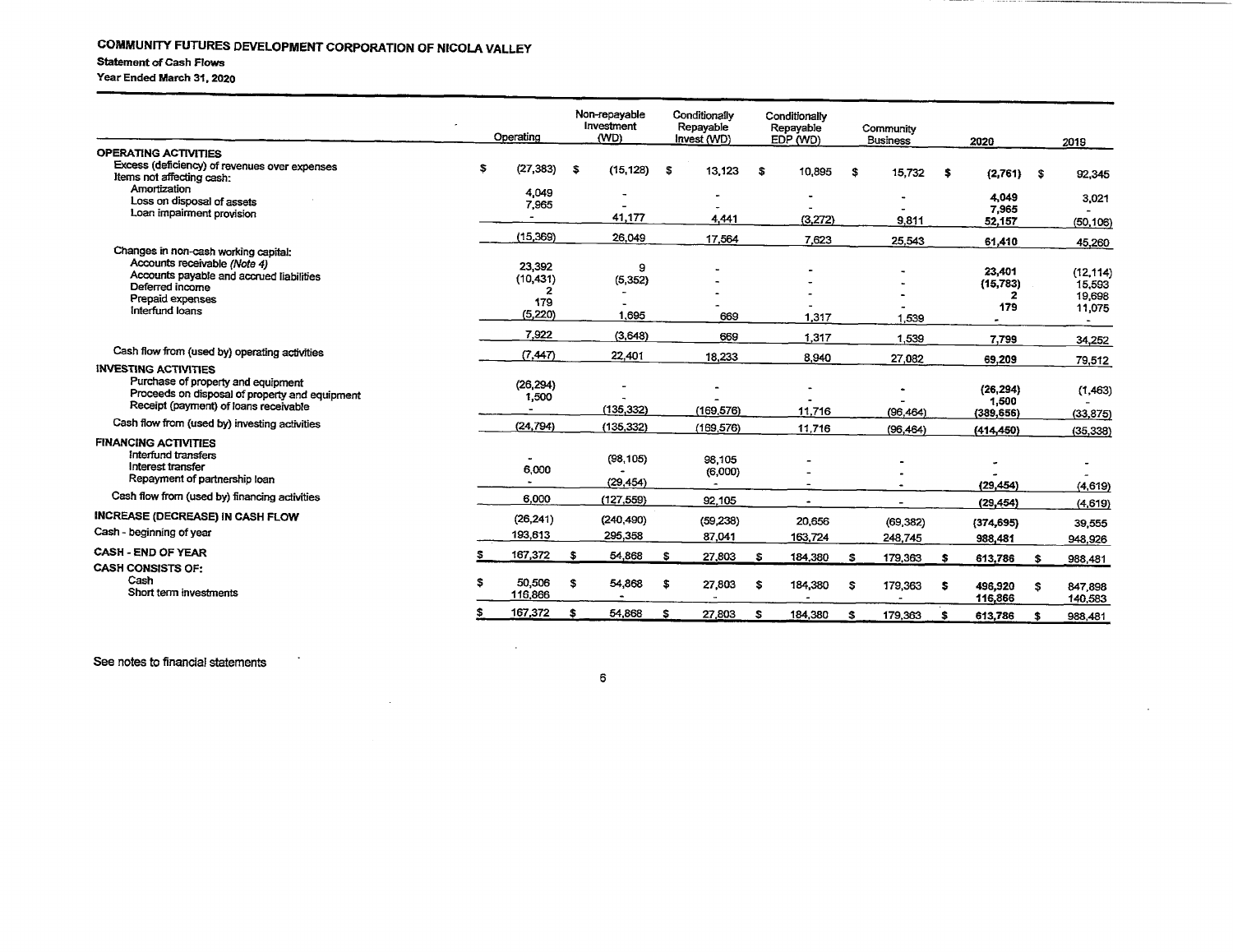#### Notes to Financial Statements

Year Ended March 31, 2020

# 1. PURPOSE OF THE CORPORATION

Community Futures Development Corporation of Nicola Valley (the "corporation") is incorporated under the Canada Corporations Act and is registered as an extraprovincial society under the Society Act. As a not-for-profit organization, the corporation is exempt from the payment of income tax under Section 149(1) of the Income Tax Act.

All operations of the corporation are related to the enhancement of community and economic development of the Nicola Valley

## 2. SUMMARY OF SIGNIFICANT ACCOUNTING POLICIES

#### Basis of presentation

The financial statements were prepared in accordance with Canadian accounting standards for notfor-profit organizations (ASNFPO).

#### Financial instruments

Financial instruments are recorded at fair value when acquired or issued. In subsequent periods, financial assets with actively traded markets are reported at fair value, with any unrealized gains and losses reported in income. All other financial instruments are reported at amortized cost, and tested for impairment at each reporting date. Transaction costs on the acquisition, sale, or issue of financial instruments are expensed when incurred.

#### Short term investments

Short-term investments are investments in GIC's and highly liquid investments with an original maturity date of one year or less.

## Loans receivable and allowance for loan impairment

Loans receivable records interest income on an accrual basis.

An allowance for doubtful loans is determined in the following manner:

Loans in Default - If there is a significant doubt as to the ultimate collection of principal, a specific provision is established at a level sufficient to provide for the estimated impairment of the loan principal.

Loans not in Default - Specific provisions for potential problem accounts has been established.

The establishment of the allowance for doubtful loans relies on the judgment of management, on historical precedent and expectations as to the future collections. It is reasonably possible that changes in future conditions could require a material change in the recognized amount of the allowance for doubtful loans.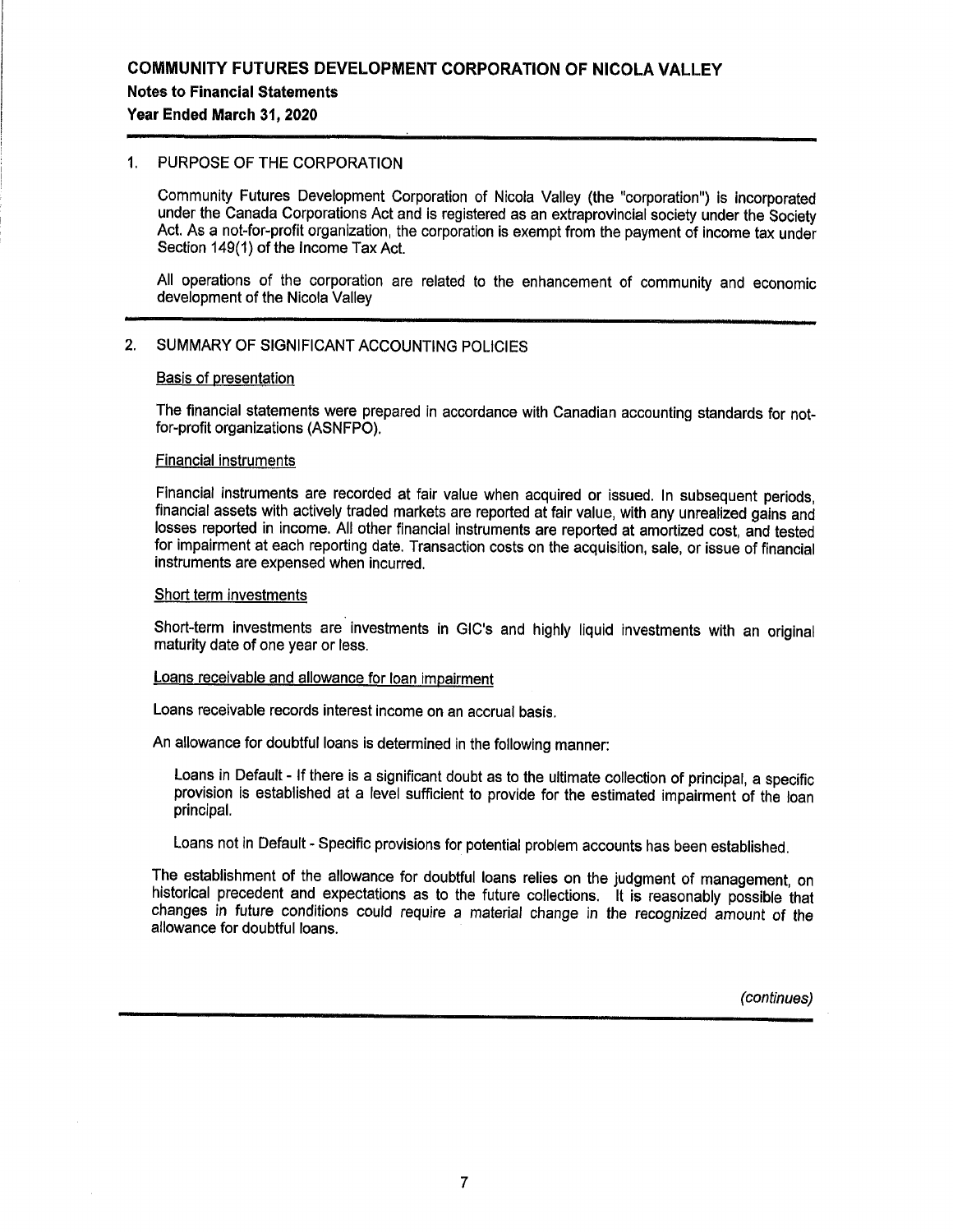# Notes to Financial Statements

Year Ended March 31, 2020

# 2. SUMMARY OF SIGNIFICANT ACCOUNTING POLICIES (continued)

#### Property and equipment

Property and equipment is stated at cost or deemed cost less accumulated amortization. The cost of property and equipment purchased is recorded as an increase to the property and equipment accounts and net assets and is amortized over its estimated useful life and charged to net assets invested in property and equipment on a straight-line basis at the following rates and methods:

| Office furniture and equipment | 10% straight-line method |
|--------------------------------|--------------------------|
| Leasehold improvements         | 10% straight-line method |

The corporation regularly reviews its property and equipment to eliminate obsolete items. Government grants are deferred and recognized as revenue based on the amortization rates of the related assets.

Property and equipment acquired during the year but not placed into use are not amortized until they are placed into use.

#### Revenue recoqnition

Community Futures Development Corporation of Nicola Valley follows the restricted fund method of accounting for contributions.

Restricted contributions related to general operations are recognized as revenue of the Operating Fund in the year in which the related expenses are incurred. All other restricted contributions are recognized as revenue of the appropriate restricted fund.

Unrestricted contributions are recognized as revenue of the Operating Fund in the year received or receivable if the amount to be received can be reasonably estimated and collection is reasonably assured.

Revenue earned on term loans is accrued on a daily basis and is recognized as revenue of the appropriate Investment Fund. Unrestricted investment income earned on the Investment Funds is recognized as revenue of the Operating Fund.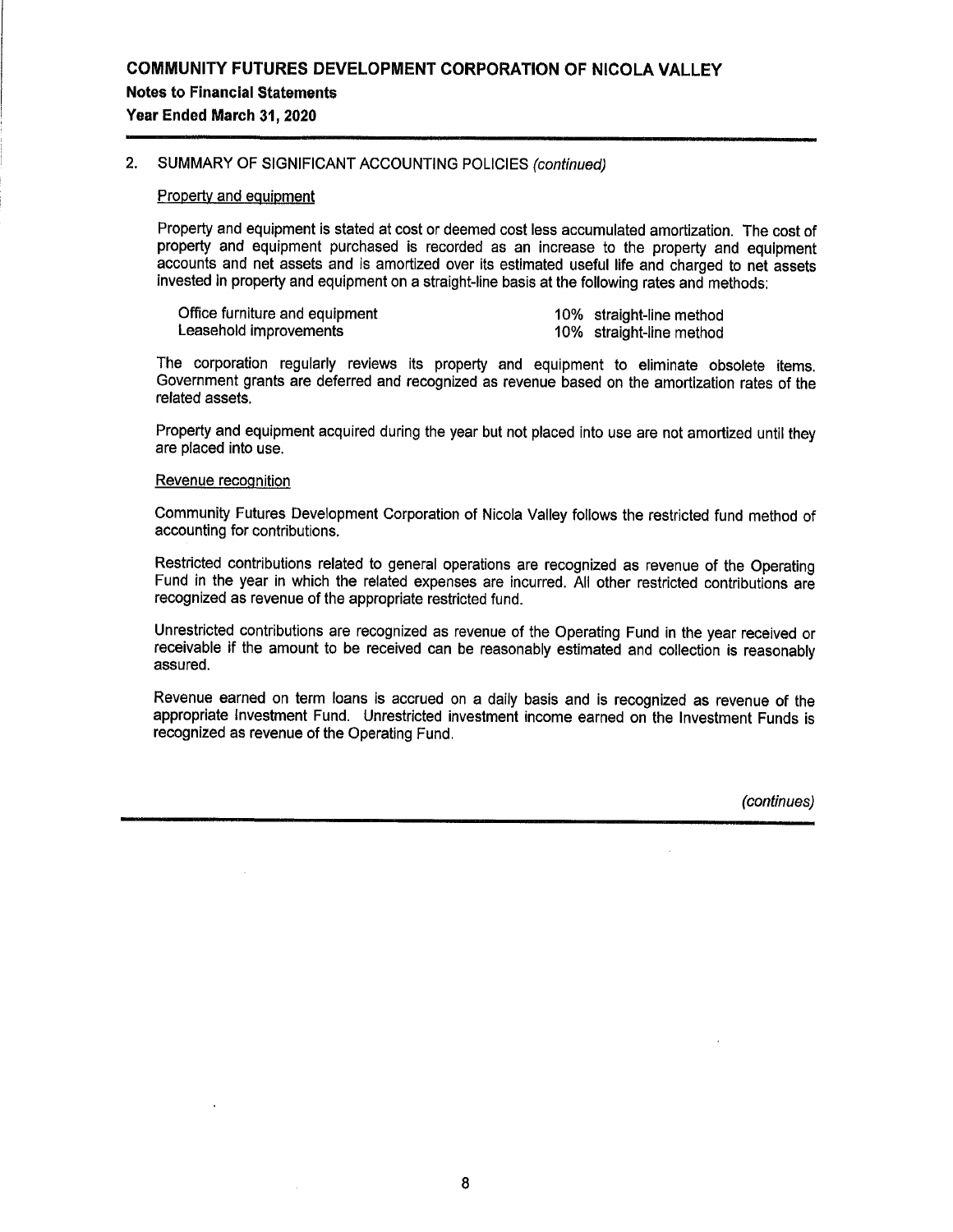# Notes to Financial Statements

# Year Ended March 31, 2020

# 2. SUMMARY OF SIGNIFICANT ACCOUNTING POLICIES (continued)

## Fund accountinq

Community Futures Development Corporation of Nicola Valley follows the restricted fund method of accounting for contributions.

The Operating Fund accounts for the corporation's program delivery and administrative activities. This fund reports unrestricted resources and operating grants.

The Investment Fund reports the assets, liabilities, revenues and expenses related to loan and investment activities of the organization.

WD Non-repayable Investment Fund reports loans and investment activities from non-repayable contributions to the Corporation's Investment Fund according to the terms of the agreement with Western Economic Diversification ("WD").

WD Conditionally Repayable Investment Fund reports loans and investment activities from contributions to the Corporation's Investment Fund that are conditionally repayable according to the terms of the agreement with Western Economic Diversification

WD Conditionally Repayable EDP Fund reports loans and investment activities from contributions to the Corporation's Entrepreneurs with Disability Program Investment Fund that are conditionally repayable according to the terms of the agreement with Western Economic Diversification

Community Business Fund reports loans and investment activities from contributions from the Ministry of Community and Rurual Development Community Business Fund to the corporation's Investment Fund.

#### Measurement uncertainty

The preparation of financial statements in conformity with Canadian accounting standards for not-forprofit organizations requires management to make estimates and assumptions that affect the reported amount of assets and liabilities, disclosure of contingent assets and liabilities at the date of the financial statements and the reported amounts of revenues and expenses during the period. Such estimates are periodically reviewed and any adjustments necessary are reported in earnings in the period in which they become known. Actual results could differ from these estimates.

# 3. FINANCIAL INSTRUMENTS

The corporation is exposed to various risks through its financial instruments and has a comprehensive risk management framework to monitor, evaluate and manage these risks. The following analysis provides information about the corporation's risk exposure and concentration as of March 31, 2020.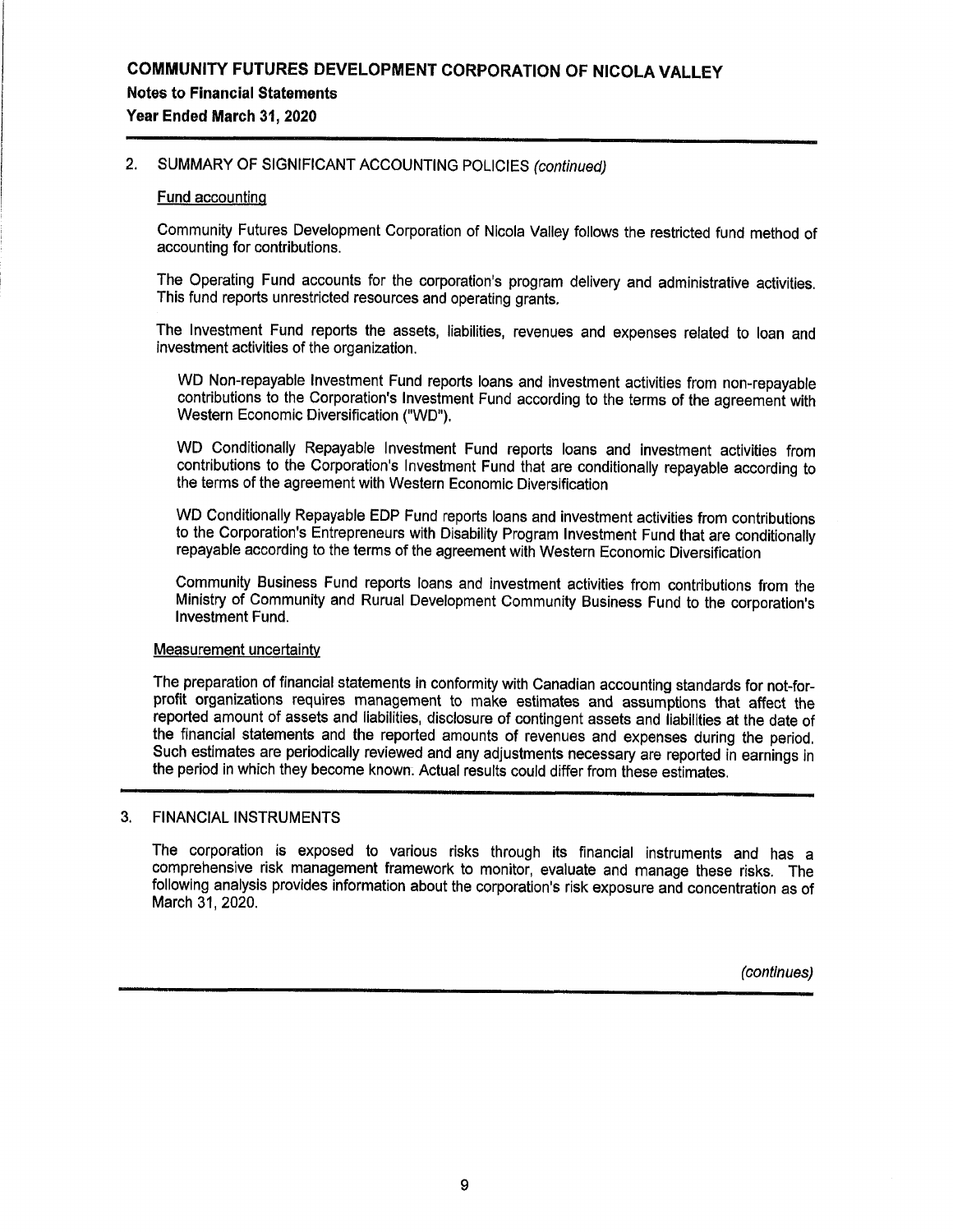# Notes to Financial Statements

Year Ended March 31, 2020

# 3. FINANCIAL INSTRUMENTS (continued)

#### (a) Credit risk

Credit risk arises from the potential that a counter party will fail to perform its obligations. The corporation is exposed to credit risk from issuing loans receivable to business owners. In order to reduce its credit risk, the corporation reviews a new customer's credit history before extending credit and conducts regular reviews of its existing customers' credit performance. An allowance for doubtful loans is established based upon factors surrounding the credit risk of specific accounts, historical trends and other information. The corporation has a significant number of customers which minimizes concentration of credit risk.

#### (b) Interest rate risk

Interest rate risk is the risk that the value of a financial instrument might be adversely affected by a change in the interest rates. In seeking to minimize the risks from interest rate fluctuations, the corporation manages exposure through its normal operating and financing activities. The corporation is exposed to interest rate risk primarily through short-term investments and loans receivable held during the year.

Unless otherwise noted, it is management's opinion that the corporation is not exposed to significant other risks arising from these financial instruments.

# 4. ACCOUNTS RECEIVABLE

|                                                                                                 |    | 2020                |    |        |  |  |  |
|-------------------------------------------------------------------------------------------------|----|---------------------|----|--------|--|--|--|
| <b>Trade Receivables</b><br><b>Accounts Receivable</b><br>Less: Allowance for Doubtful Accounts | \$ | 20,846<br>(17, 446) | \$ | 25,271 |  |  |  |
|                                                                                                 |    | 3,400               |    | 25,271 |  |  |  |
| <b>GST/HST Receivable</b>                                                                       |    |                     |    |        |  |  |  |
| Operating                                                                                       |    | 2,131               |    | 3,652  |  |  |  |
| Investment                                                                                      |    | 35                  |    | 44     |  |  |  |
|                                                                                                 |    | 2,166               |    | 3,696  |  |  |  |
|                                                                                                 | S  | 5,566               | \$ | 28,967 |  |  |  |

# 5. PROPERTY AND EQUIPMENT

|                                     |    | Cost             |   | Accumulated<br>amortization |   | 2020<br>Net book<br>value | 2019<br>Net book<br>value |                 |  |
|-------------------------------------|----|------------------|---|-----------------------------|---|---------------------------|---------------------------|-----------------|--|
| Equipment<br>Leasehold improvements | \$ | 19,345<br>21,665 | S | 8,403<br>2,166              | S | 10,942<br>19,499          | \$                        | 13,059<br>4,602 |  |
|                                     | S  | 41.010           | S | 10.569                      |   | 30,441                    | S                         | 17,661          |  |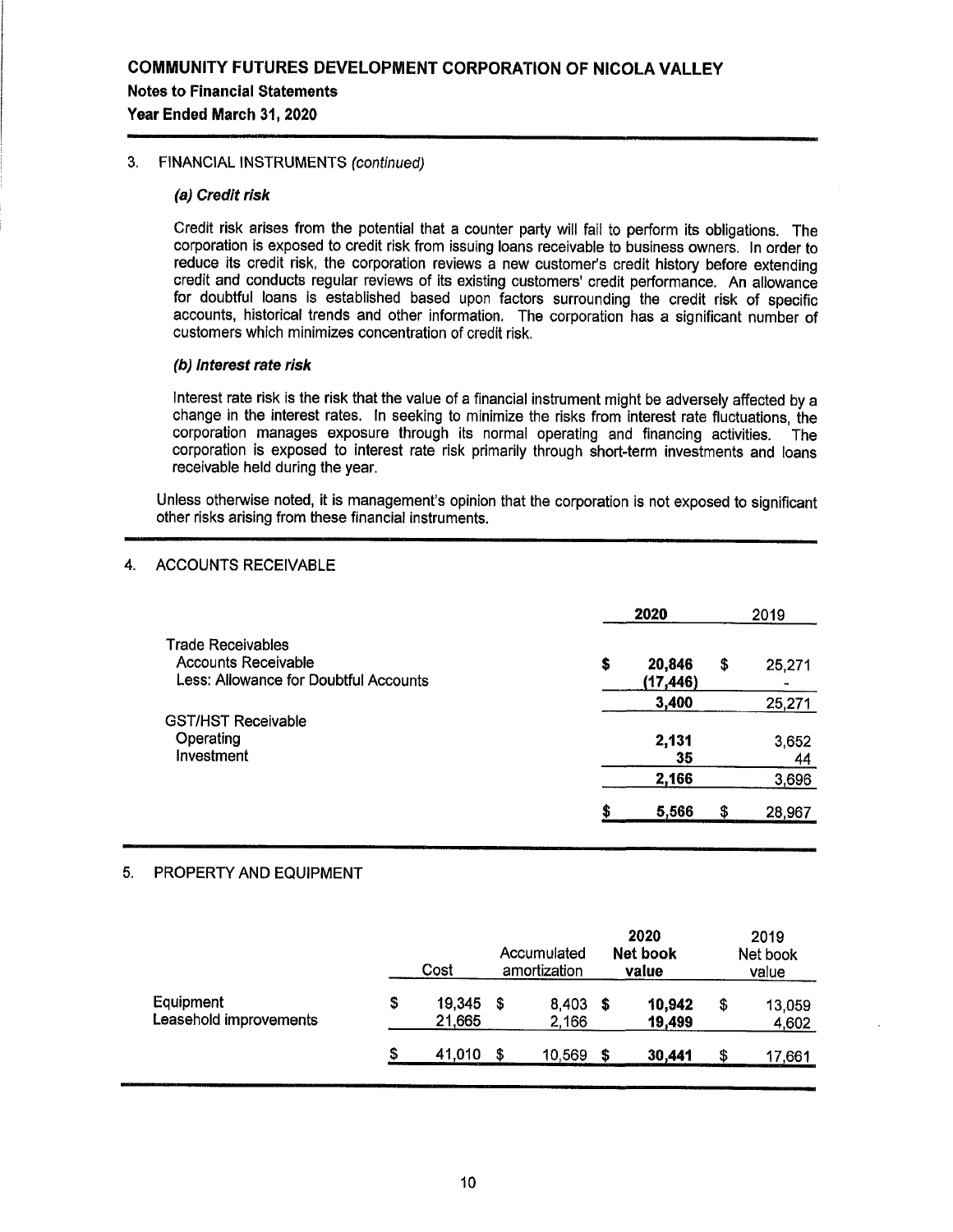#### Notes to Financial Statements

#### Year Ended March 31, 2020

#### 6. LOANS RECEIVABLE

Outstanding loans to entrepreneurs are interest bearing at fixed rates varying from 2% to 8% over the Bank of Canada prime rate with monthly blended principal and interest repayments amortized for terms between 12 and 60 months. Security is taken on the loans as appropriate to the situation and includes personal guarantees, and/or general security agreements against business assets, land, and buildings.

Loans are advanced pursuant to agreement with Western Economic Diversification and the Minister of Community and Rural Development. The programs are aimed to provide funding to assist entrepreneurs (with special programs for higher risk, youth, and disabled entrepreneurs) in business ventures within a defined region of the central interior of British Columbia. All loans are secured, repayable on demand, and bear interest at varying rates per annum.

During the year, one loan was advanced that exceeded \$150,000. 50% of the funding for this loan was transferred from WD non-repayable funds in the amount of \$98,105.

|                                                                  | Loans<br>receivable | Less: allowance<br>for doubtful loan<br>accounts | 2020          |    | 2019    |
|------------------------------------------------------------------|---------------------|--------------------------------------------------|---------------|----|---------|
| WD Non-repayable Investment<br><b>WD Conditionally Repayable</b> | \$<br>537.280       | \$<br>(53.497)                                   | \$<br>483,783 | S  | 390.174 |
| Investment                                                       | 412.442             | (70, 992)                                        | 341.450       |    | 176,315 |
| WD Condionally Repayable EDP                                     | 195.664             | (53, 255)                                        | 142,409       |    | 150.854 |
| <b>Community Business</b>                                        | 398,440             | (39, 844)                                        | 358,596       |    | 271,943 |
|                                                                  | 1,543,826           | (217.588)                                        | 1,326,238     | \$ | 989,286 |

Included in the loan impairment provision are provisions, write-offs and reversals of \$52,158 (2019 - -\$50,106). The write-offs relate to a loan participation and administration agreement. The portion originally contributed by Community Futures of the Nicola Valley net of the contributions of the other partner Community Futures was \$145,000 and was allowed for prior years.

During the year, there were the following changes in the allowance for doubtful loans:

|                                                 | 2019          | Provisions     |   | Write-Offs     |    | Reversals    | 2020    |
|-------------------------------------------------|---------------|----------------|---|----------------|----|--------------|---------|
| WD Non-repayable<br>Investment                  | \$<br>594.979 | \$<br>45.690   | S | (583.205)      | -S | $(3.967)$ \$ | 53,497  |
| <b>WD Conditionally Repayable</b><br>Investment | 66,551        | 4.441          |   | $\blacksquare$ |    | $\bullet$    | 70.992  |
| <b>WD Conditionally Repayable</b><br>EDP        | 56,526        | $\blacksquare$ |   | $\blacksquare$ |    | (3,271)      | 53,255  |
| <b>Community Business</b>                       | 30,033        | 9,811          |   | $\blacksquare$ |    | $\bullet$    | 39,844  |
|                                                 | 748,089       | 59.942         | S | (583, 205)     | \$ | (7,238)      | 217,588 |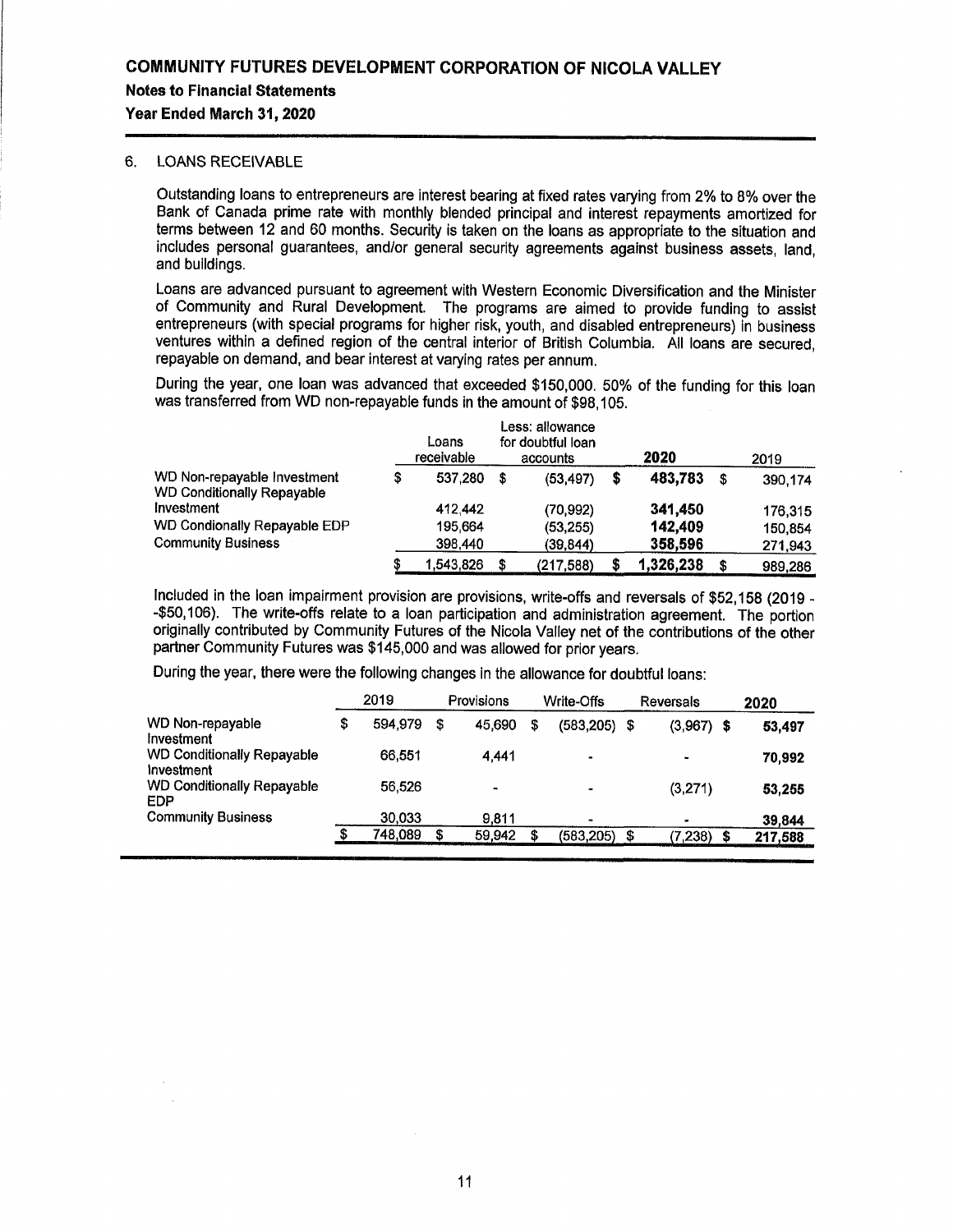# Notes to Financial Statements

Year Ended March 31, 2020

# 7. ACCOUNTS PAYABLE

Accounts payable includes government remittances (other than income taxes), for example payroll taxes, and workers' safety insurance premiums. The following is government remittances and other accounts payable at year end:

|                                                   | 2020              |   | 2019        |
|---------------------------------------------------|-------------------|---|-------------|
| Employee deductions payable<br><b>WCB Payable</b> | \$<br>5.987<br>52 | S | 8,353<br>66 |
| <b>Government Remittances Payable</b>             | 6,039             |   | 8,419       |
| Accounts payable and accrued liabilities          | 18,768            |   | 32,172      |
|                                                   | 24,807            | S | 40,591      |

# 8. DEFERRED CONTRIBUTIONS

Deferred contributions consist of government funding received for the subsequent year.

# 9. LONG TERM DEBT

Community Futures Development Corporation of Nicola Valley entered into a loan participation and administration agreement with a number of Community Futures in order to advance a loan plus capitalized interest in the amount of \$604,098. The first payment commenced June 1, 2017 and as per the agreement, the corporation administered the loan and provided a portion of the loan in the amount of \$145,000. Registered January 2018, the loan receivable entered into receivership. The final payment was made during the current year. The balance in the partnership loan is nil. (2019 -\$30,000).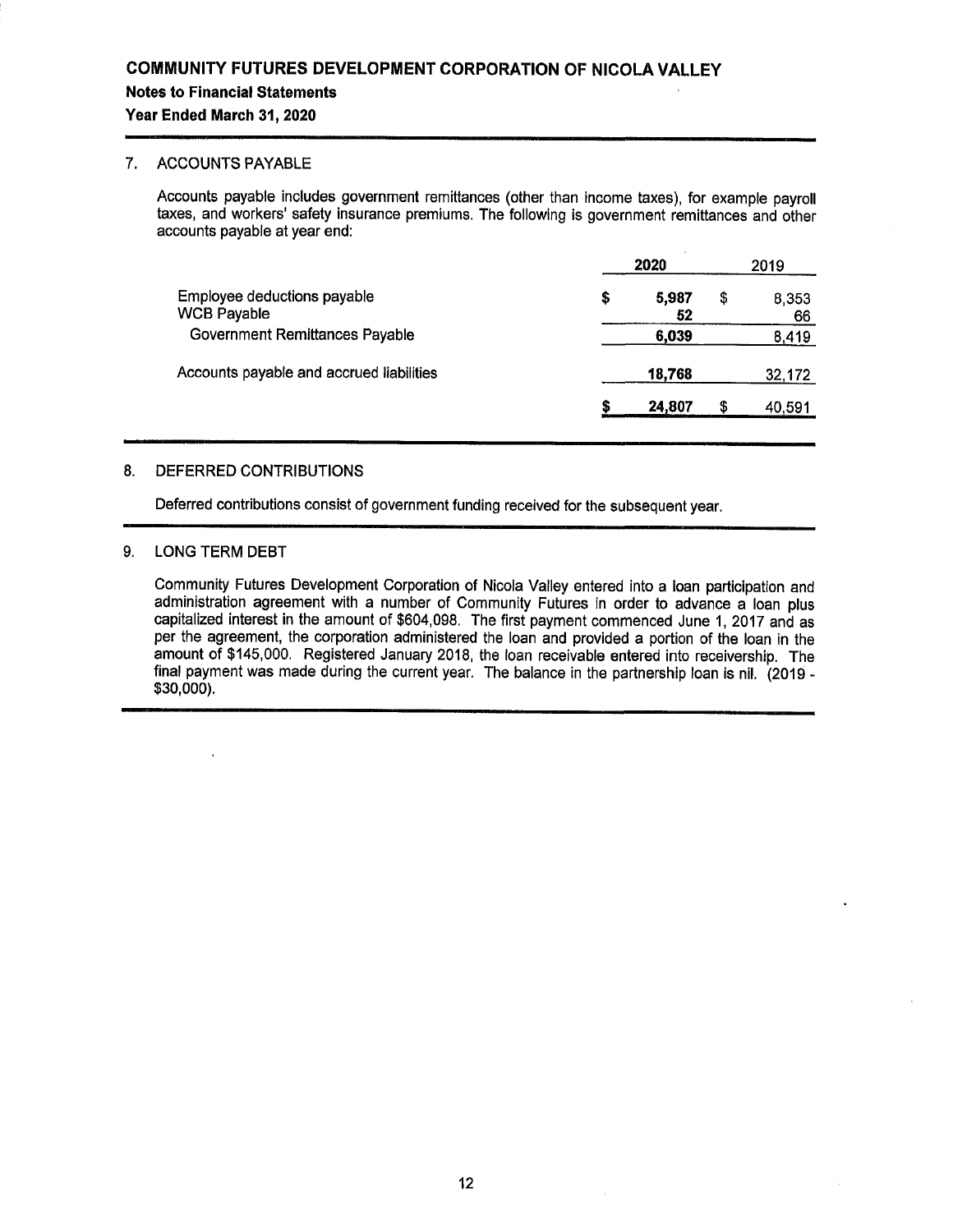# Notes to Financial Statements

Year Ended March 31, 2020

# 10. EXTERNALLY RESTRICTED

The original amount of contributions included in externally restricted are as follows:

|                                                                                                                     | 2020                     | 2019                     |
|---------------------------------------------------------------------------------------------------------------------|--------------------------|--------------------------|
| <b>WD Conditionally repayable contributions</b><br>WD Conditionally Repayable Investment<br><b>WD Repayable EDP</b> | \$<br>500,000<br>200,000 | \$<br>500,000<br>200,000 |
| Other contributions                                                                                                 | 700,000                  | 700,000                  |
| WD Non-repayable<br><b>Community business</b>                                                                       | 840,000<br>100,000       | 840,000<br>100,000       |
|                                                                                                                     | 1,640,000                | \$<br>1,640,000          |

# WD Conditionally Repayable Contributions

Conditionally repayable contributions made by Western Economic Diversification Canada (WD) are non-interest bearing, unsecured and repayable upon <sup>60</sup> days notice in the event of default as defined in the contribution agreement. WD Conditionally repayable Contributions are subject to certain conditions as stipulated in the contribution agreement. The funds are repayable if any of the following conditions occur:

- 1. The Conditionally Repayable Investment Fund is not administered according to the terms and conditions specified in the Agreement; or
- 2. Based on reviews and evaluations of the operations and the Conditionally Repayable Investment Fund of the Corporation, the Conditionally Repayable Investment Fund is not providing <sup>a</sup> satisfactory level of benefits in terms of employment creation, the development of Community-owned or controlled businesses, and strengthening of the Western Canadian economy; or
- 3. The Agreement is terminated as described in Section <sup>42</sup> (Conflict of Interest); or
- 4. An event of default occurs, as described in Section <sup>7</sup> (Default / Recovery of Assets and Termination of Agreement) of the Agreement; or
- 5. The Minister does not approve terms and conditions to extend the project beyond the current contract end date of March 31 2021

# Community Business Fund (Formerly Forest Renewal BC)

The corporation received funding from the Ministry of Community and Rural Development Community Business Fund whose purpose is to loan funds to entities that will carry on business in <sup>a</sup> rural community outside the Capital Regional District and the Greater Vancouver Regional District of BC and is in the forest, aquaculture, manufacturing, tourism and other prescribed sectors of the economy. Upon termination of the agreement, the corporation must pay an amount equal to the Province's Proportion of the Fund not lent out, thereafter the loan principal and interest collected net of reasonable costs until the original principal is repaid.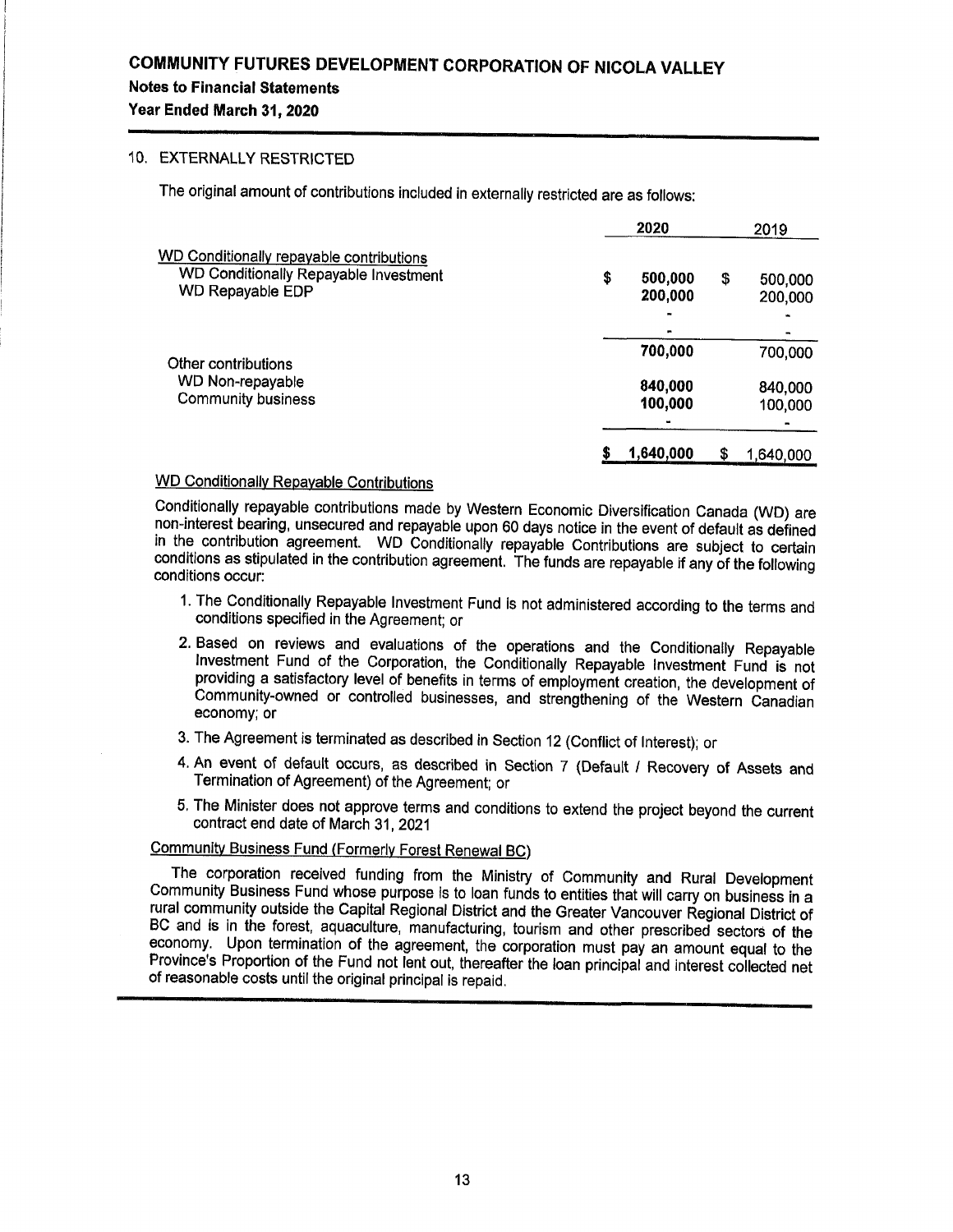# Notes to Financial Statements

#### Year Ended March 31, 2020

#### 11. LEASE COMMITMENTS

The corporation has a long term lease with respect to its premises that expires on November 30, 2024. The lease contains renewal options and includes provisions for utilities and property taxes. The contract also includes the right to terminate the lease if government funding is dicontinued. Future minimum lease payments as at year end are as follows:

| 2021 | £ | 23,400 |
|------|---|--------|
| 2022 |   | 23,400 |
| 2023 |   | 23,400 |
| 2024 |   | 15,600 |

#### 12. ECONOMIC DEPENDENCE

The Corporation receives the majority of its operating revenue, approximately 84% (2019 - 63%), from the Federal Government and is economically dependent upon it to maintain current operations. The Federal Government has extended its funding until March 31, 2021.

#### 13. COMPARATIVE FIGURES

Some of the comparative figures have been reclassified to conform to the current year's presentation.

#### 14. SUBSEQUENT EVENTS

The following events occurred subsequent to the fiscal year end:

#### COVID19 response:

Subsequent to year-end, Community Futures Development Corporation of Nicola Valley has been impact by COV1D19 in the area of loans receivable. There have been adjustments made to loan and payment terms in response to COV1D19 due to temporarily closures and other impacts on businesses. A minimum allowance for doubtful loans has been included in the provision for doubtful loan and new policies being implemented.

#### Additional loan funding:

Subsequent to year-end, the corporation has received new repayable funding from Community Futures British Columbia through a program called Regional Relief and Recovery Funding to provide assistance for businesses impacted by COVID-19. The initial amount of funding is \$750,000 with the option of additional funding should more be required by the community.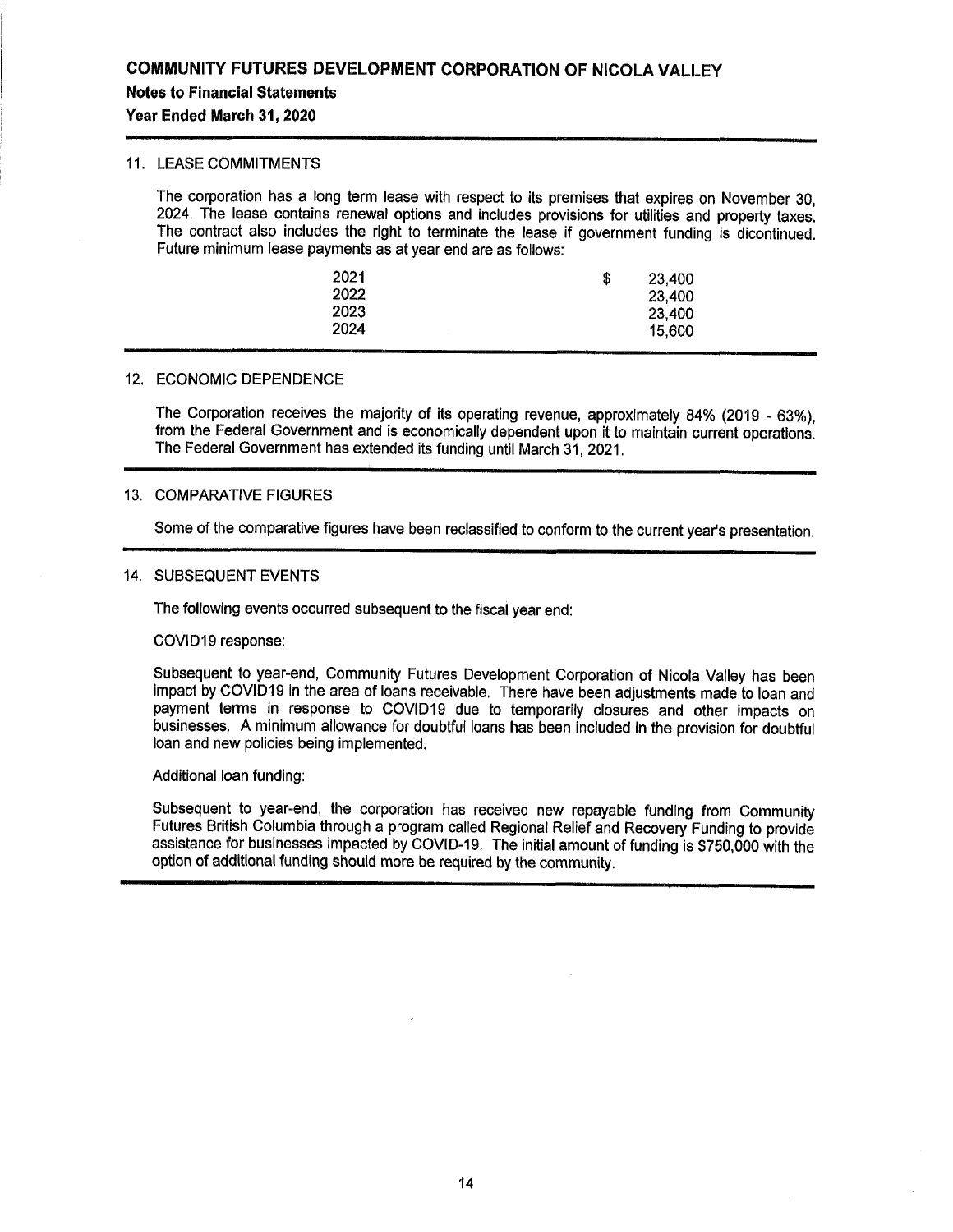# Schedule of Operations - WD (Schedule 1)

Year Ended March 31, 2020

|  | (Schedule 1) |
|--|--------------|
|--|--------------|

|                                           | 2020            | 2019            |
|-------------------------------------------|-----------------|-----------------|
| <b>REVENUE</b>                            |                 |                 |
| <b>Core Operating Funds</b>               | \$<br>285,536   | \$<br>285,540   |
| <b>EXPENSES</b>                           |                 |                 |
| Wages and benefits                        | 215,242         | 236,997         |
| Rent and utilities                        | 19,778          | 15,252          |
| Office supplies and sundry                | 14,471          | 18,113          |
| Projects                                  | 12,306          | 6,938           |
| <b>Professional fees</b>                  | 9,829           | 9,230           |
| Advertising                               | 6,924           | 9,084           |
| Telecommunications                        | 5,639           | 5,199           |
| <b>Meetings</b>                           | 5,328           | 6,010           |
| Insurance                                 | 3,140           | 2,929           |
| Training                                  | 2,955           | 4,520           |
| Travel                                    | 2,778           | 3,387           |
| <b>Bank charges</b>                       | 1,370           | 1,385           |
|                                           | 299,760         | 319,044         |
| DEFICIENCY OF REVENUES OVER EXPENSES FROM |                 |                 |
| <b>OPERATIONS</b>                         | \$<br>(14, 224) | \$<br>(33, 504) |